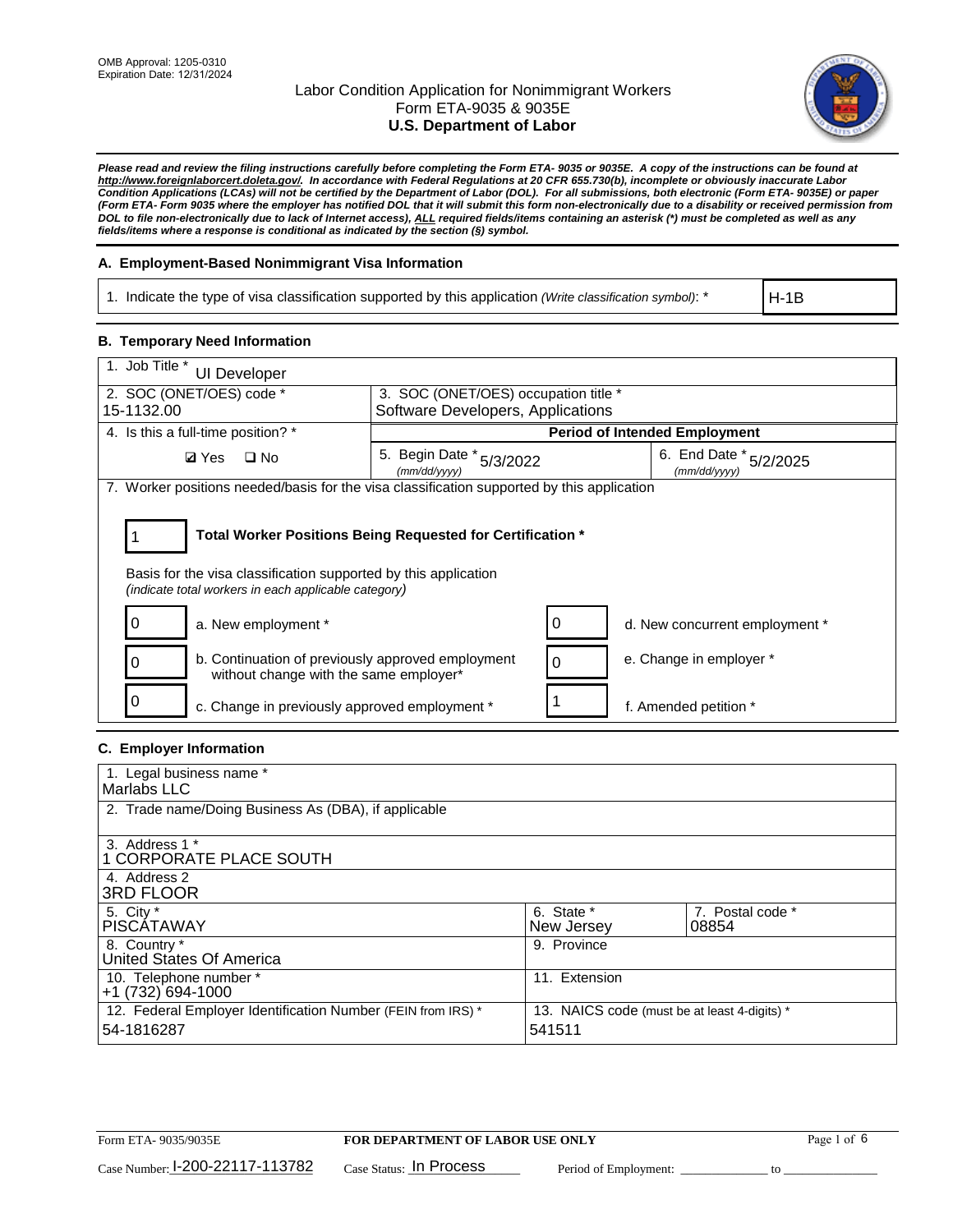

### **D. Employer Point of Contact Information**

**Important Note**: The information contained in this Section must be that of an employee of the employer who is authorized to act on behalf of the employer in labor certification matters. The information in this Section must be different from the agent or attorney information listed in Section E, unless the attorney is an employee of the employer.

| 1. Contact's last (family) name *               | 2. First (given) name * |                          | 3. Middle name(s)         |
|-------------------------------------------------|-------------------------|--------------------------|---------------------------|
| Vidyadharan                                     | Sanjay                  |                          |                           |
| 4. Contact's job title *<br>Chief Legal Officer |                         |                          |                           |
| 5. Address 1 *<br>1 CORPORATE PLACE SOUTH       |                         |                          |                           |
| 6. Address 2<br>3RD FLOOR                       |                         |                          |                           |
| 7. City $*$<br><b>PISCÁTAWAY</b>                |                         | 8. State *<br>New Jersey | 9. Postal code *<br>08854 |
| 10. Country *<br>United States Of America       |                         | 11. Province             |                           |
| 12. Telephone number *                          | 13. Extension           | 14. E-Mail address       |                           |
| +1 (732) 694-1000                               | 1600                    | sanjay@marlabs.com       |                           |

## **E. Attorney or Agent Information (If applicable)**

**Important Note**: The employer authorizes the attorney or agent identified in this section to act on its behalf in connection with the filing of this application.

| 1. Is the employer represented by an attorney or agent in the filing of this application? *<br>If "Yes," complete the remainder of Section E below. |                                                 |              |                               |  |                                                      | <b>Ø</b> No |
|-----------------------------------------------------------------------------------------------------------------------------------------------------|-------------------------------------------------|--------------|-------------------------------|--|------------------------------------------------------|-------------|
| 2. Attorney or Agent's last (family) name §                                                                                                         | 3. First (given) name $\S$<br>4. Middle name(s) |              |                               |  |                                                      |             |
| 5. Address 1 §                                                                                                                                      |                                                 |              |                               |  |                                                      |             |
| 6. Address 2                                                                                                                                        |                                                 |              |                               |  |                                                      |             |
| 7. City §                                                                                                                                           |                                                 | 8. State §   |                               |  | 9. Postal code §                                     |             |
| 10. Country §                                                                                                                                       |                                                 | 11. Province |                               |  |                                                      |             |
| 12. Telephone number §                                                                                                                              | 13. Extension                                   |              | 14. E-Mail address            |  |                                                      |             |
| 15. Law firm/Business name §                                                                                                                        |                                                 |              | 16. Law firm/Business FEIN §  |  |                                                      |             |
| 17. State Bar number (only if attorney) §                                                                                                           |                                                 |              | standing (only if attorney) § |  | 18. State of highest court where attorney is in good |             |
| 19. Name of the highest State court where attorney is in good standing (only if attorney) §                                                         |                                                 |              |                               |  |                                                      |             |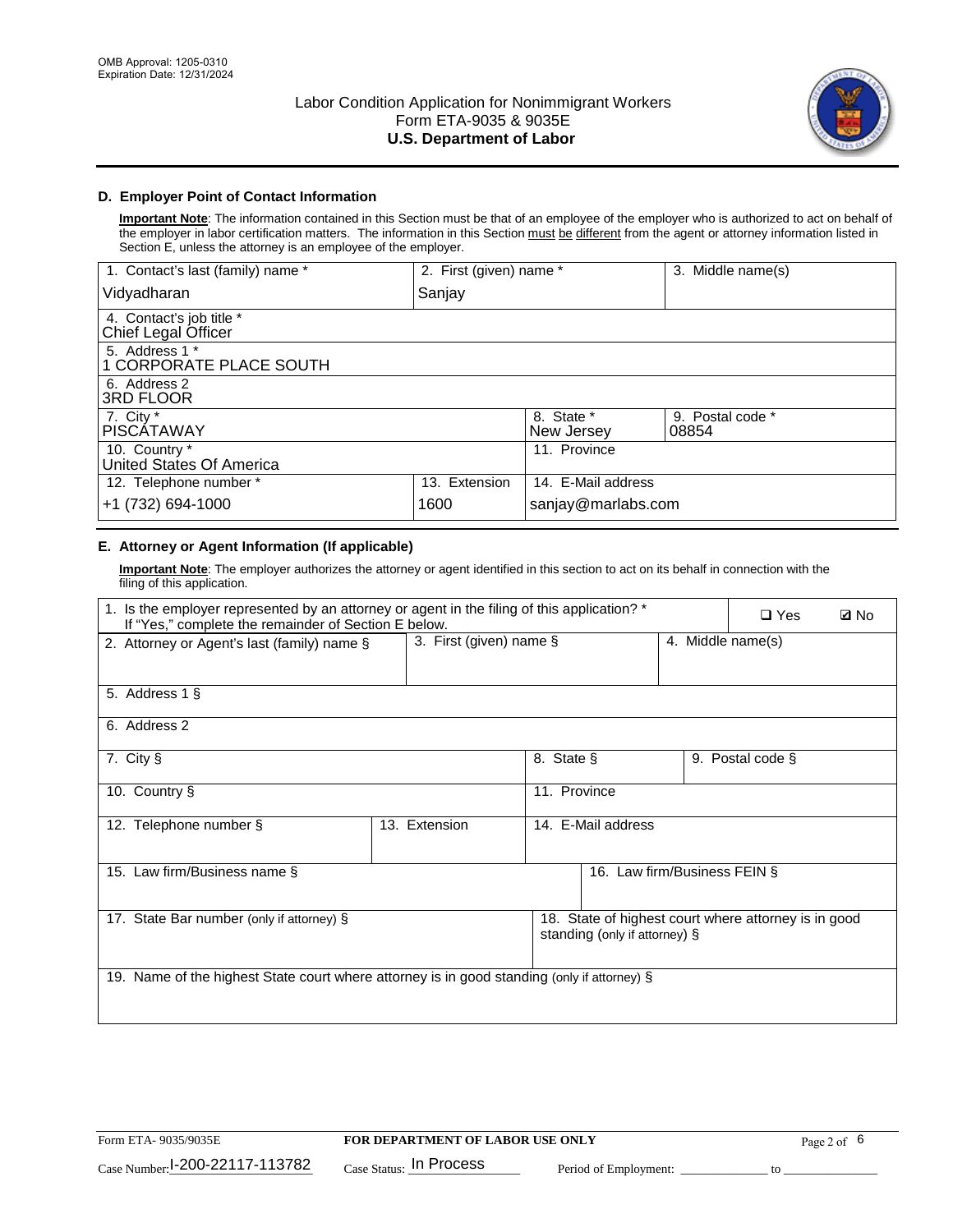

#### **F. Employment and Wage Information**

**Important Note**: The employer must define the intended place(s) of employment with as much geographic specificity as possible. Each intended place(s) of employment listed below must be the worksite or physical location where the work will actually be performed and cannot be a P.O. Box. The employer must identify all intended places of employment, including those of short duration, on the LCA. 20 CFR 655.730(c)(5). If the employer is submitting this form non-electronically and the work is expected to be performed in more than one location, an attachment must be submitted in order to complete this section. An employer has the option to use either a single Form ETA-9035/9035E or multiple forms to disclose all intended places of employment. If the employer has more than ten (10) intended places of employment at the time of filing this application, the employer must file as many additional LCAs as are necessary to list all intended places of employment. See the form instructions for further information about identifying all intended places of employment.

#### a.*Place of Employment Information* 1

|                                                                              | 1. Enter the estimated number of workers that will perform work at this place of employment under<br>the LCA.*                 |  | 1                                        |                          |  |  |  |  |
|------------------------------------------------------------------------------|--------------------------------------------------------------------------------------------------------------------------------|--|------------------------------------------|--------------------------|--|--|--|--|
|                                                                              | 2. Indicate whether the worker(s) subject to this LCA will be placed with a secondary entity at this<br>place of employment. * |  | <b>Ø</b> Yes                             | $\square$ No             |  |  |  |  |
|                                                                              | 3. If "Yes" to question 2, provide the legal business name of the secondary entity. §                                          |  |                                          |                          |  |  |  |  |
| T-Mobile                                                                     |                                                                                                                                |  |                                          |                          |  |  |  |  |
|                                                                              | 4. Address 1 *<br>520 Weathervane Ct                                                                                           |  |                                          |                          |  |  |  |  |
|                                                                              | 5. Address 2                                                                                                                   |  |                                          |                          |  |  |  |  |
| 6. City $*$                                                                  | Alpharetta                                                                                                                     |  | 7. County *<br>Fulton                    |                          |  |  |  |  |
| Georgia                                                                      | 8. State/District/Territory *                                                                                                  |  | 9. Postal code *<br>30022                |                          |  |  |  |  |
| 10. Wage Rate Paid to Nonimmigrant Workers *<br>10a. Per: (Choose only one)* |                                                                                                                                |  |                                          |                          |  |  |  |  |
|                                                                              | □ Hour □ Week □ Bi-Weekly □ Month 回 Year<br>From $\text{\$}$ 87500 00<br>To: $$$                                               |  |                                          |                          |  |  |  |  |
|                                                                              | 11. Prevailing Wage Rate *<br>11a. Per: (Choose only one)*                                                                     |  |                                          |                          |  |  |  |  |
|                                                                              | 87485 00<br>$\mathcal{S}$                                                                                                      |  | □ Hour □ Week □ Bi-Weekly □ Month 回 Year |                          |  |  |  |  |
|                                                                              | Questions 12-14. Identify the source used for the prevailing wage (PW) (check and fully complete only one): *                  |  |                                          |                          |  |  |  |  |
| 12.<br>$\Box$                                                                | A Prevailing Wage Determination (PWD) issued by the Department of Labor                                                        |  |                                          | a. PWD tracking number § |  |  |  |  |
| 13.<br>$\blacktriangledown$                                                  | A PW obtained independently from the Occupational Employment Statistics (OES) Program                                          |  |                                          |                          |  |  |  |  |
|                                                                              | a. Wage Level (check one): §                                                                                                   |  |                                          | b. Source Year §         |  |  |  |  |
|                                                                              | ☑ ⊪<br>$\square$ $\square$<br>$\Box$ IV<br>$\Box$ N/A<br>□⊥                                                                    |  |                                          | 7/1/2021 - 6/30/2022     |  |  |  |  |
| 14.                                                                          | A PW obtained using another legitimate source (other than OES) or an independent authoritative source                          |  |                                          |                          |  |  |  |  |
|                                                                              | a. Source Type (check one): §<br>b. Source Year §<br>$\Box$ CBA<br>$\Box$ DBA<br>$\square$ SCA<br>$\Box$ Other/ PW Survey      |  |                                          |                          |  |  |  |  |
|                                                                              | c. If responded "Other/ PW Survey" in question 14.a, enter the name of the survey producer or publisher §                      |  |                                          |                          |  |  |  |  |
|                                                                              | d. If responded "Other/ PW Survey" in question 14.a, enter the title or name of the PW survey §                                |  |                                          |                          |  |  |  |  |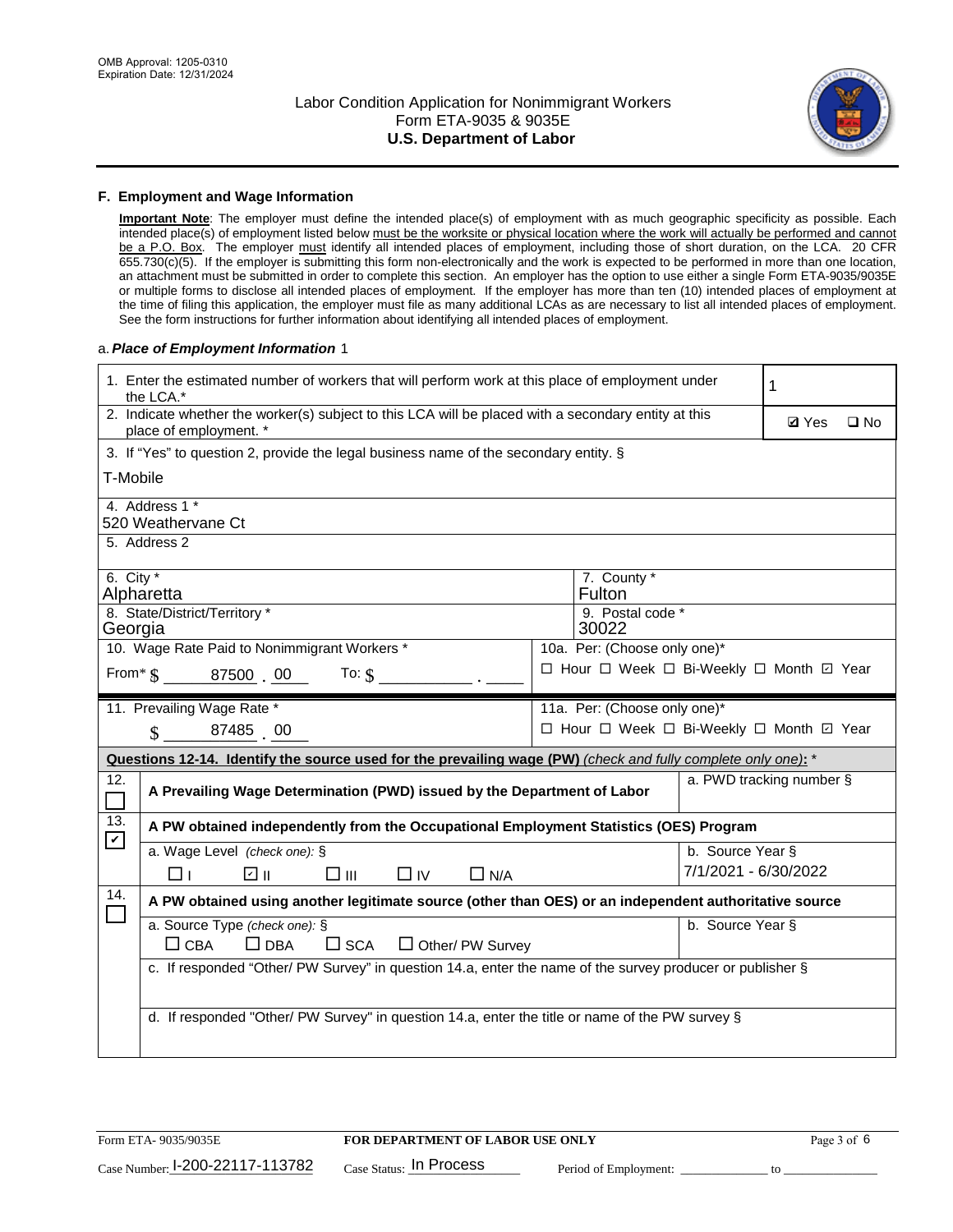

### **G. Employer Labor Condition Statements**

! *Important Note:* In order for your application to be processed, you MUST read Section G of the Form ETA-9035CP - General Instructions for the 9035 & 9035E under the heading "Employer Labor Condition Statements" and agree to all four (4) labor condition statements summarized below:

- (1) **Wages:** The employer shall pay nonimmigrant workers at least the prevailing wage or the employer's actual wage, whichever is higher, and pay for non-productive time. The employer shall offer nonimmigrant workers benefits and eligibility for benefits provided as compensation for services on the same basis as the employer offers to U.S. workers. The employer shall not make deductions to recoup a business expense(s) of the employer including attorney fees and other costs connected to the performance of H-1B, H-1B1, or E-3 program functions which are required to be performed by the employer. This includes expenses related to the preparation and filing of this LCA and related visa petition information. 20 CFR 655.731;
- (2) **Working Conditions:** The employer shall provide working conditions for nonimmigrants which will not adversely affect the working conditions of workers similarly employed. The employer's obligation regarding working conditions shall extend for the duration of the validity period of the certified LCA or the period during which the worker(s) working pursuant to this LCA is employed by the employer, whichever is longer. 20 CFR 655.732;
- (3) **Strike, Lockout, or Work Stoppage:** At the time of filing this LCA, the employer is not involved in a strike, lockout, or work stoppage in the course of a labor dispute in the occupational classification in the area(s) of intended employment. The employer will notify the Department of Labor within 3 days of the occurrence of a strike or lockout in the occupation, and in that event the LCA will not be used to support a petition filing with the U.S. Citizenship and Immigration Services (USCIS) until the DOL Employment and Training Administration (ETA) determines that the strike or lockout has ended. 20 CFR 655.733; and
- (4) **Notice:** Notice of the LCA filing was provided no more than 30 days before the filing of this LCA or will be provided on the day this LCA is filed to the bargaining representative in the occupation and area of intended employment, or if there is no bargaining representative, to workers in the occupation at the place(s) of employment either by electronic or physical posting. This notice was or will be posted for a total period of 10 days, except that if employees are provided individual direct notice by e-mail, notification need only be given once. A copy of the notice documentation will be maintained in the employer's public access file. A copy of this LCA will be provided to each nonimmigrant worker employed pursuant to the LCA. The employer shall, no later than the date the worker(s) report to work at the place(s) of employment, provide a signed copy of the certified LCA to the worker(s) working pursuant to this LCA. 20 CFR 655.734.

1. **I have read and agree to** Labor Condition Statements 1, 2, 3, and 4 above and as fully explained in Section G of the Form ETA-9035CP – General Instructions for the 9035 & 9035E and the Department's regulations at 20 CFR 655 Subpart H. \*

**Ø**Yes ロNo

### **H. Additional Employer Labor Condition Statements –H-1B Employers ONLY**

!**Important Note***:* In order for your H-1B application to be processed, you MUST read Section H – Subsection 1 of the Form ETA 9035CP – General Instructions for the 9035 & 9035E under the heading "Additional Employer Labor Condition Statements" and answer the questions below.

#### *a. Subsection 1*

| 1. At the time of filing this LCA, is the employer H-1B dependent? §                                                                                                                                                                                            |            |      | □ No         |  |  |
|-----------------------------------------------------------------------------------------------------------------------------------------------------------------------------------------------------------------------------------------------------------------|------------|------|--------------|--|--|
| 2. At the time of filing this LCA, is the employer a willful violator? $\S$                                                                                                                                                                                     |            |      | ⊡ No         |  |  |
| 3. If "Yes" is marked in questions H.1 and/or H.2, you must answer "Yes" or "No" regarding<br>whether the employer will use this application ONLY to support H-1B petitions or extensions of<br>status for exempt H-1B nonimmigrant workers? §                  |            |      | $\Box$ No    |  |  |
| 4. If "Yes" is marked in question H.3, identify the statutory basis for the<br>■ \$60,000 or higher annual wage<br>exemption of the H-1B nonimmigrant workers associated with this<br>□ Master's Degree or higher in related specialty<br>$\Box$ Both<br>LCA. § |            |      |              |  |  |
| H-1B Dependent or Willful Violator Employers -Master's Degree or Higher Exemptions ONLY                                                                                                                                                                         |            |      |              |  |  |
| 5. Indicate whether a completed Appendix A is attached to this LCA covering any H-1B<br>nonimmigrant worker for whom the statutory exemption will be based <b>ONLY</b> on attainment of a<br>Master's Degree or higher in related specialty. §                  | $\Box$ Yes | ⊡ No | <b>Q</b> N/A |  |  |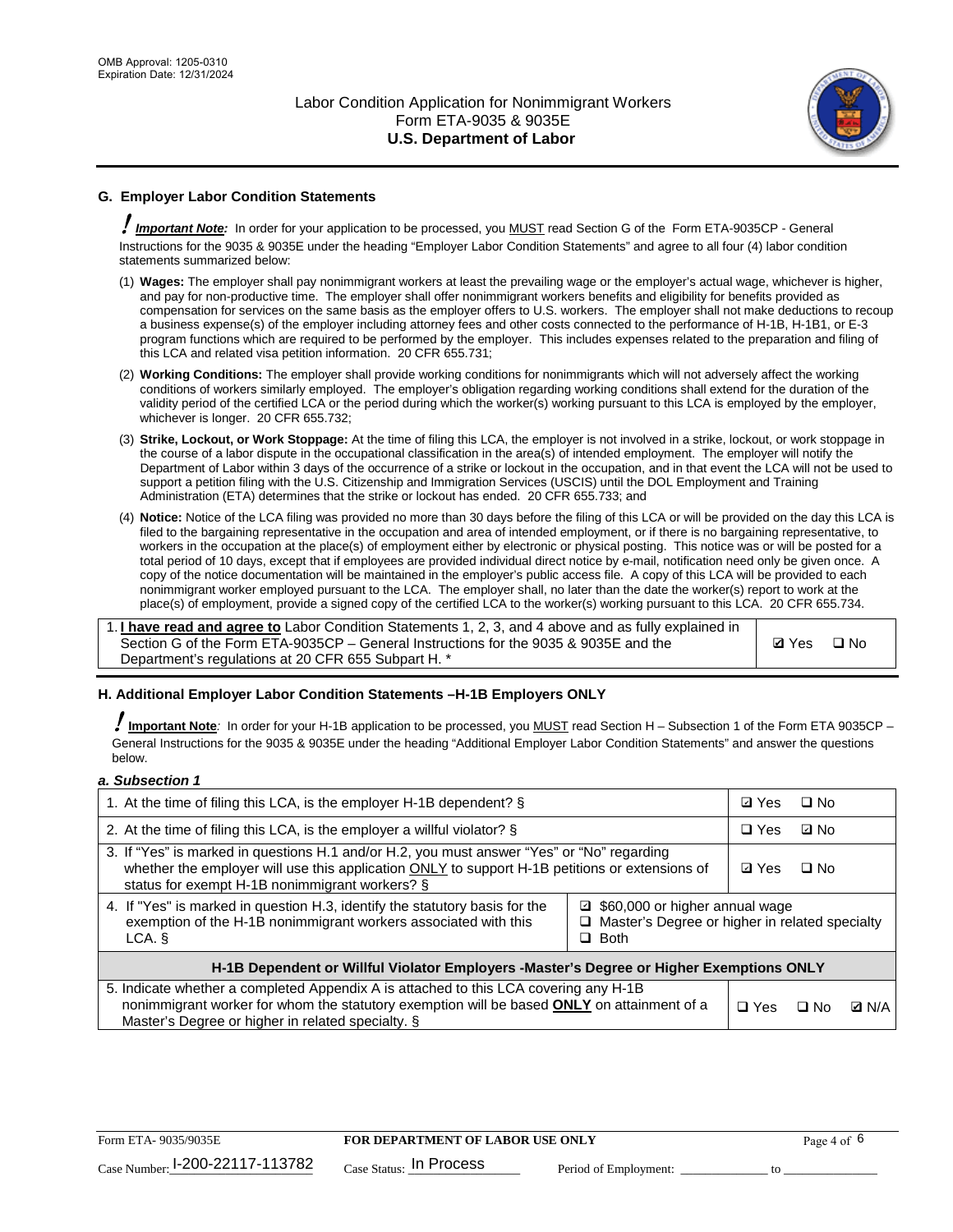

**If you marked "Yes" to questions H.a.1 (H-1B dependent) and/or H.a.2 (H-1B willful violator) and "No" to question H.a.3 (exempt H-1B nonimmigrant workers), you MUST read Section H – Subsection 2 of the Form ETA 9035CP – General Instructions for the 9035 & 9035E under the heading "Additional Employer Labor Condition Statements" and indicate your agreement to all three (3) additional statements summarized below.**

#### *b. Subsection 2*

- A. **Displacement:** An H-1B dependent or willful violator employer is prohibited from displacing a U.S. worker in its own workforce within the period beginning 90 days before and ending 90 days after the date of filing of the visa petition. 20 CFR 655.738(c);
- B. **Secondary Displacement:** An H-1B dependent or willful violator employer is prohibited from placing an H-1B nonimmigrant worker(s) with another/secondary employer where there are indicia of an employment relationship between the nonimmigrant worker(s) and that other/secondary employer (thus possibly affecting the jobs of U.S. workers employed by that other employer), unless and until the employer subject to this LCA makes the inquiries and/or receives the information set forth in 20 CFR 655.738(d)(5) concerning that other/secondary employer's displacement of similarly employed U.S. workers in its workforce within the period beginning 90 days before and ending 90 days after the date of such placement. 20 CFR 655.738(d). Even if the required inquiry of the secondary employer is made, the H-1B dependent or willful violator employer will be subject to a finding of a violation of the secondary displacement prohibition if the secondary employer, in fact, displaces any U.S. worker(s) during the applicable time period; and
- C. **Recruitment and Hiring:** Prior to filing this LCA or any petition or request for extension of status for nonimmigrant worker(s) supported by this LCA, the H-1B dependent or willful violator employer must take good faith steps to recruit U.S. workers for the job(s) using procedures that meet industry-wide standards and offer compensation that is at least as great as the required wage to be paid to the nonimmigrant worker(s) pursuant to 20 CFR 655.731(a). The employer must offer the job(s) to any U.S. worker who applies and is equally or better qualified for the job than the nonimmigrant worker. 20 CFR 655.739.

| 6. I have read and agree to Additional Employer Labor Condition Statements A, B, and C above and |       |           |
|--------------------------------------------------------------------------------------------------|-------|-----------|
| as fully explained in Section H – Subsections 1 and 2 of the Form ETA 9035CP – General           | □ Yes | $\Box$ No |
| Instructions for the 9035 & 9035E and the Department's regulations at 20 CFR 655 Subpart H. §    |       |           |

### **I. Public Disclosure Information**

! **Important Note***:* You must select one or both of the options listed in this Section.

| 1. Public disclosure information in the United States will be kept at: * |  |  |  |  |  |  |  |
|--------------------------------------------------------------------------|--|--|--|--|--|--|--|
|--------------------------------------------------------------------------|--|--|--|--|--|--|--|

**sqrt** Employer's principal place of business □ Place of employment

### **J. Notice of Obligations**

A. Upon receipt of the certified LCA, the employer must take the following actions:

- o Print and sign a hard copy of the LCA if filing electronically (20 CFR 655.730(c)(3));<br>
Maintain the original signed and certified LCA in the employer's files (20 CFR 655.7
- Maintain the original signed and certified LCA in the employer's files (20 CFR 655.705(c)(2); 20 CFR 655.730(c)(3); and 20 CFR 655.760); and
- o Make a copy of the LCA, as well as necessary supporting documentation required by the Department of Labor regulations, available for public examination in a public access file at the employer's principal place of business in the U.S. or at the place of employment within one working day after the date on which the LCA is filed with the Department of Labor (20 CFR 655.705(c)(2) and 20 CFR 655.760).
- B. The employer must develop sufficient documentation to meet its burden of proof with respect to the validity of the statements made in its LCA and the accuracy of information provided, in the event that such statement or information is challenged (20 CFR 655.705(c)(5) and 20 CFR 655.700(d)(4)(iv)).
- C. The employer must make this LCA, supporting documentation, and other records available to officials of the Department of Labor upon request during any investigation under the Immigration and Nationality Act (20 CFR 655.760 and 20 CFR Subpart I).

*I declare under penalty of perjury that I have read and reviewed this application and that to the best of my knowledge, the*  information contained therein is true and accurate. I understand that to knowingly furnish materially false information in the *preparation of this form and any supplement thereto or to aid, abet, or counsel another to do so is a federal offense punishable by fines, imprisonment, or both (18 U.S.C. 2, 1001,1546,1621).*

| 1. Last (family) name of hiring or designated official *   2. First (given) name of hiring or designated official *   3. Middle initial §<br>Vidyadharan | Saniav           |  |
|----------------------------------------------------------------------------------------------------------------------------------------------------------|------------------|--|
| 4. Hiring or designated official title *<br>Chief Legal Officer                                                                                          |                  |  |
| 5. Signature *                                                                                                                                           | 6. Date signed * |  |

| Form ETA-9035/9035E                         | <b>FOR DEPARTMENT OF LABOR USE ONLY</b> | Page 5 of 6           |  |
|---------------------------------------------|-----------------------------------------|-----------------------|--|
| $_{\text{Case Number:}}$ I-200-22117-113782 | $_{\rm Case~S status:}$ In Process      | Period of Employment: |  |